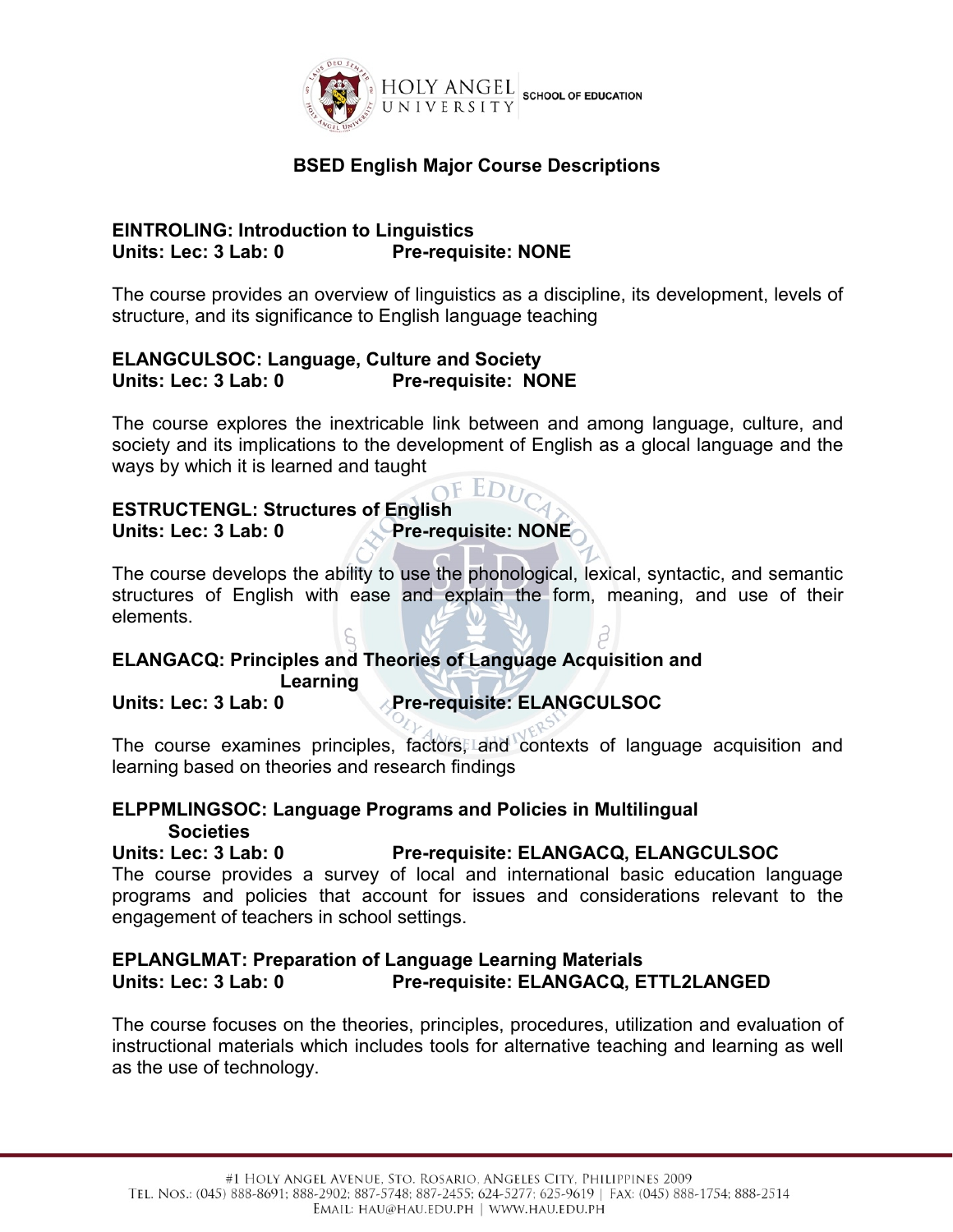

#### **ETALITERATURE: Teaching and Assessment of Literature Studies Units: Lec: 3 Lab: 0 Pre-requisite: ECHADOLIT, ECONPOPLIT, ESURVPHLITEN,ESURVAFASLIT**

The course engages learners in understanding the distinctions between the different genres of literature. Aside from the emphasis on how teaching and assessment vary considering the genres, the course also provides opportunities to discover the role of literature in achieving language competence.

## **ETAMACROSK: Teaching and Assessment of The Macroskills Units: Lec: 3 Lab: 0 Pre-requisite: ELANGCULSOC**

The course explores the nature of the five macro skills (reading, writing, listening, speaking and viewing) and the theoretical bases, principles, and methods and strategies in teaching and assessing. It aims to familiarize students with various strategies for reading, writing, speaking, listening and viewing.

## **ETAGRAMMAR: Teaching and Assessment of The Grammar Units: Lec: 3 Lab: 0 Pre-requisite: ESTRUCTENGL**

The course engages learners in understanding the distinctions between and among four types of grammar: functional, descriptive, prescriptive, and pedagogic.Aside from the emphasis on how teaching and assessment vary considering the four types, the course also provides opportunities to discover the role of grammar in achieving communicative competence.

#### **ESPTHEARTS: Speech and Theater Arts Units: Lec: 3 Lab: 0 Pre-requisite: ESTRUCTENGL**

The course examines the process of oral communications and the various forms of speech arts from public speaking and group discussions to debate, oral interpretation and dramatics

#### **ELRESEARCH1: Language Research 1 Units: Lec: 3 Lab: 0 Pre-requisite: ELANGACQ**

This course focuses on the critical review of research studies and other works on the end, content, pedagogy and philosophy of English Language Education. The requirements and vital components of scholarly research should be introduced to the students who may later work individually or groups of two or three. Under the close supervision of the teacher, the study of values education issues/ controversies, research problems and the manner by which they were addressed should enable students to determine the appropriate ways of answering research questions. The course requires the students to write a scholarly review of literature (i.e. books, e-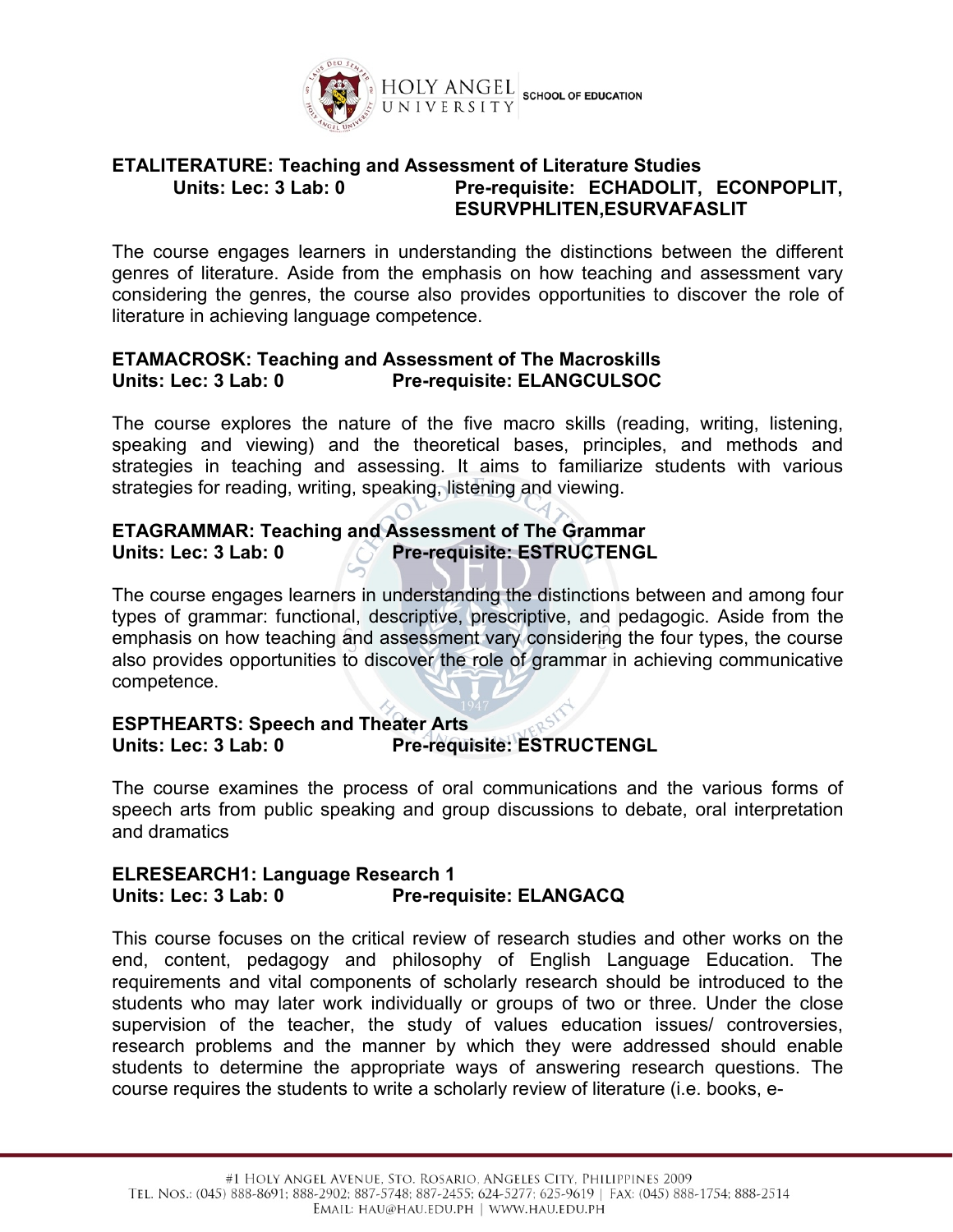

journals, etc.) on the planned research. The final output is a well-documented and tenable research proposal which will be defended orally before the end of the semester.

#### **ECHADOLIT: Children and Adolescent Literature Units: Lec: 3 Lab: 0 Pre-requisite: 1PURCOMM**

The course provides a survey of the categories and types of the world's literature for children and adolescents.

#### **EMYTHOFOLK: Mythology and Folklore Units: Lec: 3 Lab: 0 Pre-requisite: ELANGCULSOC**

The course Explores mythology and folklore from different countries to gain insights into people's origin, desires, fears, instincts, and needs.

# **ESURVPHLITEN: Survey of Philippine Literature in English Units: Lec: 3 Lab: 0 Pre-requisite: 1PURCOMM**

The course enables students to analyze the growth and development of Philippine Literature in English from 1900 to the present along socio-historical events as shown in representative works

## **ESURVAFASLIT: Survey of Afro-Asian Literature Units: Lec: 3 Lab: 0 Pre-requisite: ELANGACQ**

The course surveys selected literary texts from Asia and Africa, particularly India, China, Japan, the countries in the southeast region in Asia, and the African nations south of the Sahara along socio-historical, philosophical, and literary underpinnings.

## **ESURVENAMLIT: Survey of English and American Literature Units: Lec: 3 Lab: 0 Pre-requisite: ELANGACQ**

The course engages students in a historical survey of selected literary works produced by understanding English and American literatures from its beginnings to the 21st **Century** 

# **ECONPOPLIT: Contemporary and Popular Emergent Literature**

**Units: Lec: 3 Lab: 0 Pre-requisite: ELANGACQ**

The course focuses on critical issues in contemporary and popular world literature and genres.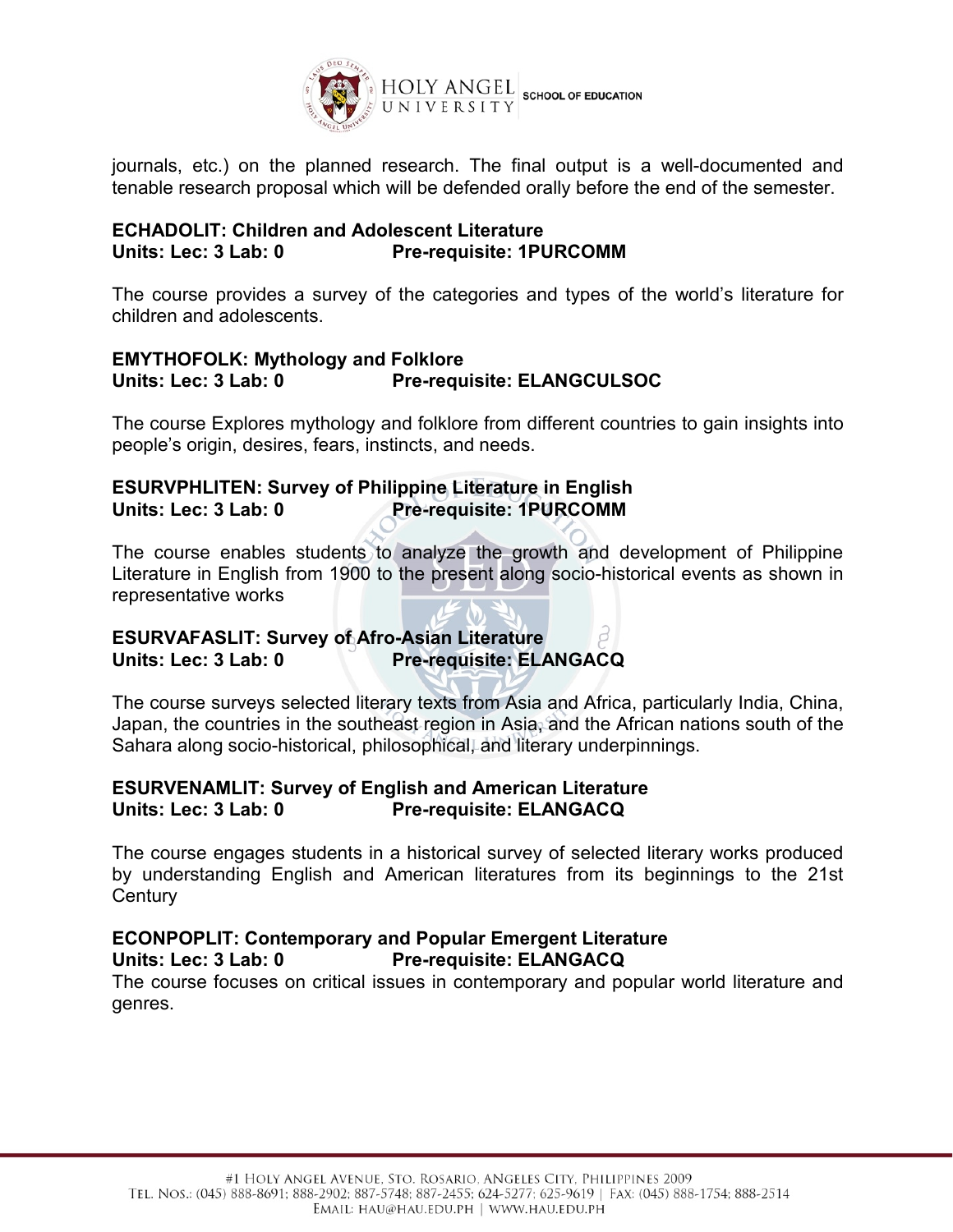

## **ELCRITICISM: Literary Criticism**

#### **Units: Lec: 3 Lab: 0 Pre-requisite: MYTHOFOLK, CONPOPLIT, SURVPHLITEN, SURVAFASLIT**

The course provides students with opportunities to study the basic approaches to literary theory and criticism and their application to selected literary works.

## **ETECHWRITING: Technical Writing**  $Pre$ -requisite: **ESTRUCTENGL**

The course develops technical and scientific writing skills across disciplines.

#### **ECAMPUSJOURN: Campus Journalism Units: Lec: 3 Lab: 0 Pre-requisite: ETECHWRITING**

 $\Omega$ EDI The course develops skills and applies principles and strategies in writing for traditional and new media.

## **ELRESEARCH2: Language Research 2 Units: Lec: 3 Lab: 0 Pre-requisite: ELRESEARCH1**

This course isthe continuation of Language Research I. The students will be gathering data for their proposal and processing the data upon the help of a thesis adviser. The students will continue to consult their adviser until the study is concluded. The final requirement for this coursed is a full research paper that must be defended orally in a panel, presented at a local or international conference or published in a research journal before submission of the students' final grades.

#### **ETTL2LANGED: Technology for Teaching and Learning 2 (Secondary Language Education) Units: Lec: 2 Lab: 1 Pre-requisite: ETECHLEARN1**

This course is designed for prospective teachers to develop and use digital and nondigital teaching- learning resources using technology tools specifically in English Language Education. Further, the course will provide opportunities for students to use technology tools to develop project-based collaborative activities and share resources among communities of practice.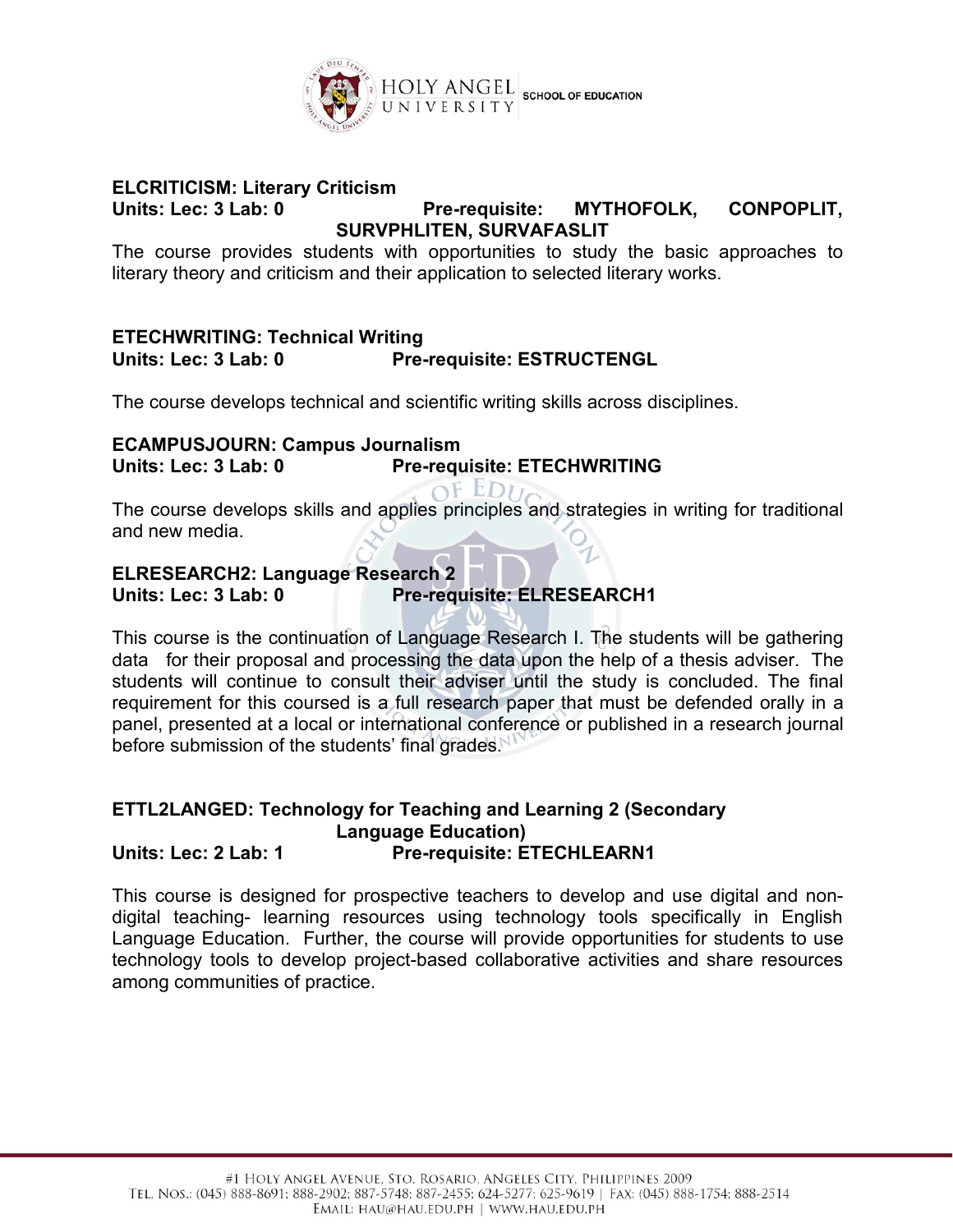

#### **ELECTIVES/COGNATES**

#### **EREMEDINSTR: Remedial Instruction Units: Lec: 3 Lab: 0 Pre-requisite: 3RD YEAR STANDING**

This course provides background information on the nature, symptoms and causes of reading difficulties and possible remedies. It also considers principles of diagnosis and remediation, corrective reading and the discussion of assessment tools and procedures. Steps in organizing a remedial reading program as well as a variety of remedial reading activities to suit specific difficulties form the core of the course. The course also exposes students to strategies and materials used for correcting reading difficulties as well as planning instruction for remedial work. Emphasis is given on an actual observation of the condition and progress of a pupil/student with reading difficulties which will be used in writing a case study.

 $EDU$ 

# **ECREATIVEWRI: Creative Writing Units: Lec: 3 Lab: 0 Pre-requisite: 3RD YEAR STANDING**

This course provides students with lecture and workshop in creative writing where poems, short stories, one-act plays and essays are drafted, self-revised, peer-edited and critiqued. The lecture and activities are directed towards the students' acquisition of the competencies in the use of resources in literary composition while displaying the attributes of a highly effective creative writer. The end goal of the course is for the students to display higher-level skill in the use of the elements of the various literary genres. This skill will be exhibited through a compilation of the students' own works in a portfolio. ANGEL UNIT

#### **ENGLISHSP: English for Specific Purposes Units: Lec: 3 Lab: 0 Prerequisite: 3 rd YEAR STANDING**

This course English for Specific Purposes (ESP) is known as a learner-centered approach to teaching English as a foreign or second language. It meets the needs of (mostly) adult learners who need to learn a foreign language for use in their specific fields, such as science, technology, medicine, leisure, and academic learning. This course is recommended for students of teacher candidate professionals who wish to learn how to design ESP courses and programs in an area of specialization such as English for business, for Civil Engineering, for Academic Purposes, and for health service purposes. In addition, they are introduced to ESP instructional strategies, materials adaptation and development, and evaluation.